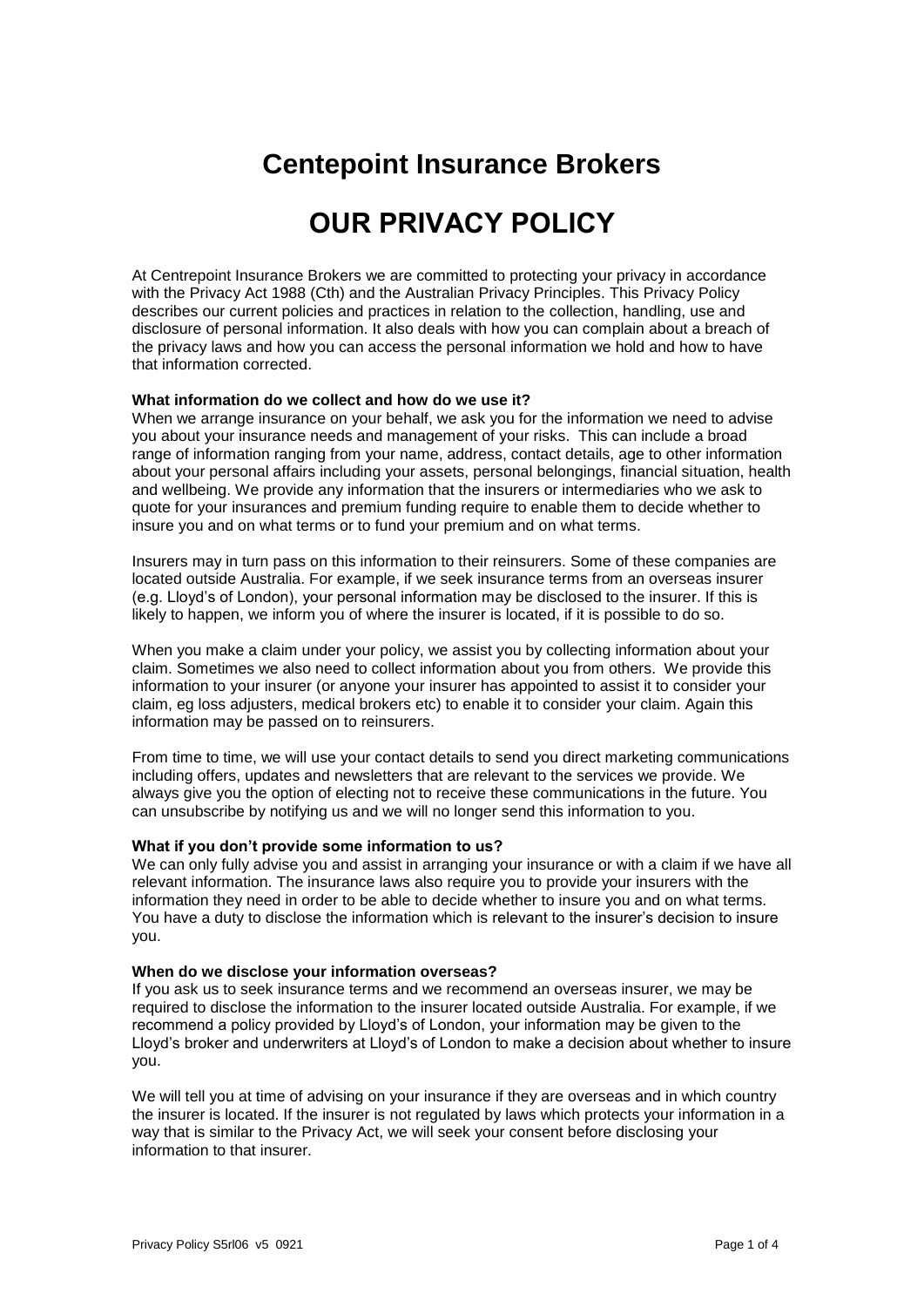Australian and overseas insurers acquire reinsurance from reinsurance companies that are located throughout the world so in some cases your information may be disclosed to them for assessment of risks and in order to provide reinsurance to your insurer. We do not make this disclosure. This is made by the insurer (if necessary) for the placement for their reinsurance program.

We may also disclose information we collect to the providers of our policy administration and broking systems that help us to provide our products and services to you. These policy administration providers and broking systems may be supported and maintained by organisations in New Zealand, the Philippines and Vietnam and your information may be disclosed to those organisations. Please note that the Privacy Act and Australian Privacy Principles may not apply to these organisations.

## **How do we hold and protect your information?**

We strive to maintain the reliability, accuracy, completeness, and currency of the personal information we hold and to protect its privacy and security. We keep personal information only for as long as is reasonably necessary for the purpose for which it was collected or to comply with any applicable legal or ethical reporting or document retention requirements.

We hold the information we collect from you initially in a working file, which when completed is electronically imaged and stored. After which any paper is destroyed in our onsite shredder. In some cases, your file is archived and sent to an external data storage provider for a period of time. We only use storage providers located in Australia who are also regulated by the Privacy Act.

We ensure that your information is safe by protecting it from unauthorised access, modification, and disclosure. We maintain physical security over our paper and electronic data and premises, by using locks and security systems. We also maintain computer and network security; for example, we use firewalls (security measures for the Internet) and other security systems such as user identifiers and passwords to control access to computer systems where your information is stored.

#### **Will we disclose the information we collect to anyone?**

We do not sell, trade, or rent your personal information to others.

We may need to provide your information to contractors who supply services to us, e.g. to handle mailings on our behalf, external data storage providers or to other companies in the event of a corporate sale, merger, re-organisation, dissolution, or similar event. We may also disclose information we collect to the providers of our policy administration and broking systems that help us to provide our products and services to you. However, we will take reasonable measures to ensure that they protect your information as required under the Privacy Act.

We may provide your information to others if we are required to do so by law, you consent to the disclosure or under some unusual other circumstances which the Privacy Act permits.

#### **How can you check, update or change the information we are holding?**

Upon receipt of your written request and sufficient information to allow us to identify the information, we will disclose to you the personal information we hold about you. We will also correct, amend, or delete any personal information that we agree is inaccurate, irrelevant, out of date or incomplete.

If you wish to access or correct your personal information, please write to our Compliance Officer at [office@centrepointinsurance.com.au](mailto:office@centrepointinsurance.com.au) or PO Box 5775 Manly QLD 4179.

We do not charge for receiving a request for access to personal information or for complying with a correction request. Where the information requested is not a straightforward issue and will involve a considerable amount of time then a charge will need to be confirmed for responding to the request for the information.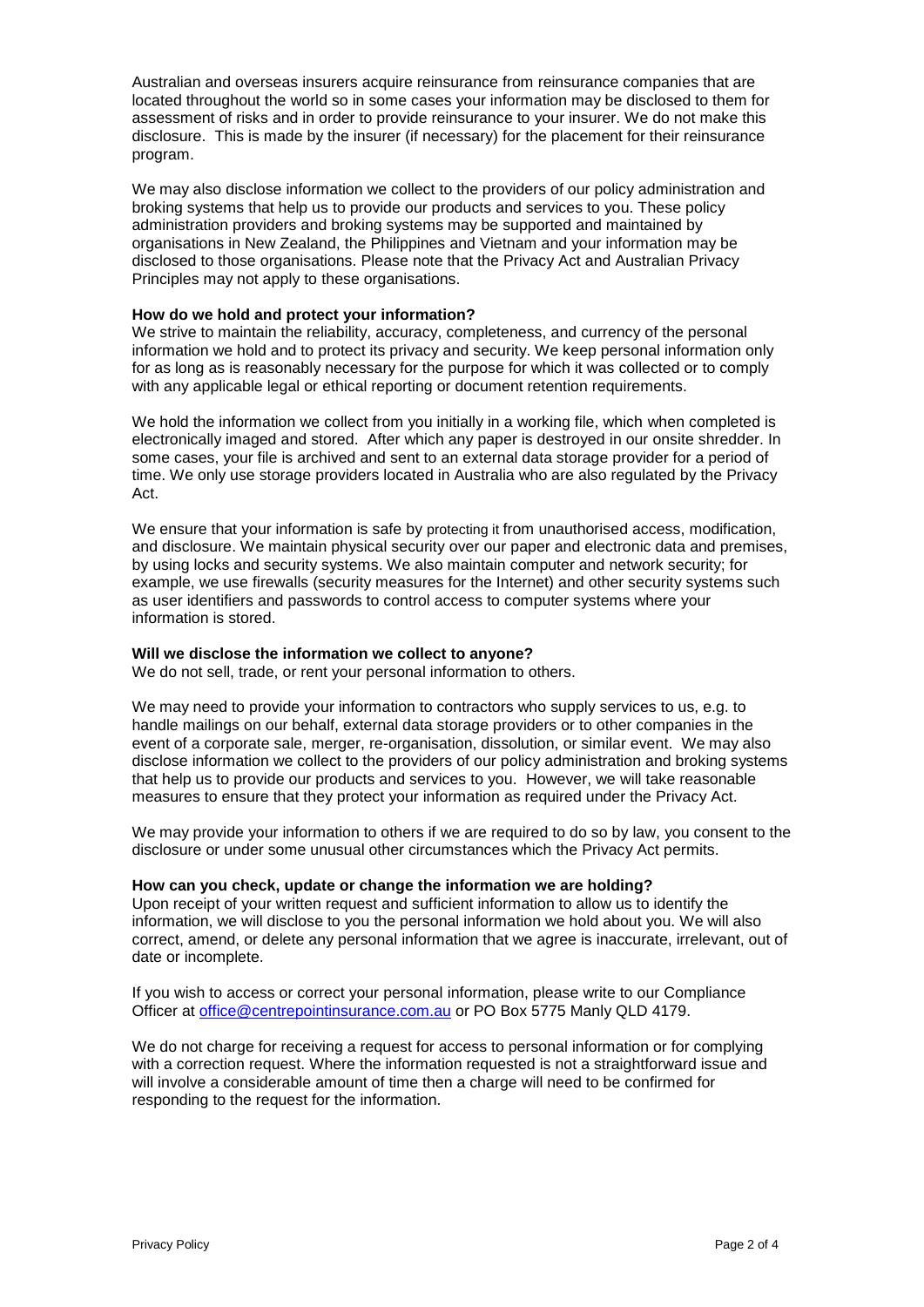In some limited cases, we may need to refuse access to your information or refuse a request for correction. We will advise you as soon as possible after your request if this is the case and the reasons for our refusal.

## **What happens if you want to complain?**

If you have concerns about whether we have complied with the Privacy Act or this Privacy Policy when collecting or handling your personal information, please write to our Managing Director [Adrian Miller] at [amiller@centrepointinsurance.com.au](mailto:amiller@centrepointinsurance.com.au) or PO Box 5775 Manly QLD 4179.

Your complaint will be considered by us through our Internal Complaints Resolution Process. We will acknowledge your complaint within 24 hours and we will respond with a decision within 10 working days of you making the complaint. If we need to investigate your complaint and require further time, we will work with you to agree to an appropriate timeframe to investigate. We will provide you with information concerning referring your complaint to the Australian Financial Complaints Authority if we cannot resolve your complaint.

## **Your consent**

By asking us to assist with your insurance needs, you consent to the collection and use of the information you have provided to us for the purposes described above.

## **Website information and content.**

The information provided on this website does not cover all aspects of the law on the relevant subject matter. Professional advice should be sought before any action is taken based upon the matters described and discussed on this site.

To the extent permitted by law, we make no representations about the suitability of the content of this site for any purpose. All content is provided without any warranty of any kind. We disclaim all warranties and conditions with regard to the content, including but not limited to all implied warranties and conditions of fitness for a particular purpose, title and non-infringement.

We will not be liable for any damages or injury caused by, including but not limited to, any failure of performance, error, omission, interruption, defect, delay in operation of transmission, computer virus, or line failure. To the extent permitted by law we will not be liable for any damages or injury, including but not limited to, special or consequential damages that result from the use of, or the inability to use, the materials in this site.

We believe the content of this site to be accurate, complete and current, however there are no warranties as to the accuracy, completeness or currency of the content. It is your responsibility to verify any information before relying on it. The content of this site may include technical inaccuracies or typographical errors.

We reserve the right to modify the content of this site from time to time.

**Anonymous data –** We use technology to collect anonymous information about the use of our website, for example when you browse our website our service provider logs your server address, the date and time of your visit, the pages and links accessed and the type of browser used. It does not identify you personally and we only use this information for statistical purposes and to improve the content and functionality of our website, to better understand our clients and markets and to improve our services.

**Cookies –** In order to collect this anonymous data we may use "cookies". Cookies are small pieces of information which are sent to your browser and stored on your computer's hard drive. Sometimes they identify users where the website requires information to be retained from one page to the next. This is purely to increase the functionality of the site. Cookies by themselves cannot be used to discover the identity of the user. Cookies do not damage your computer and you can set your browser to notify you when you receive a cookie so that you can decide if you want to accept it. Once you leave the site, the cookie is destroyed and no personal or other information about you is stored.